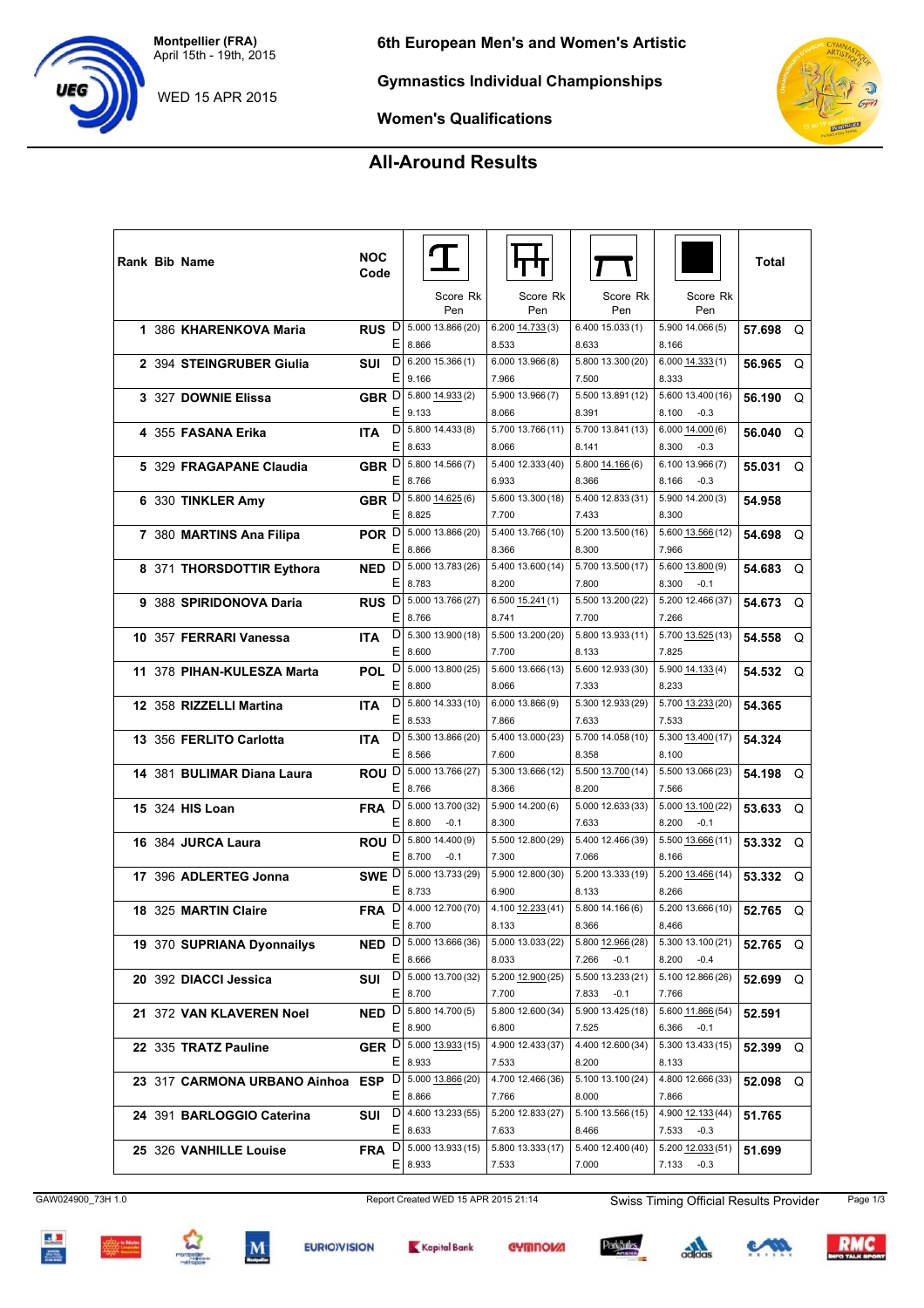**Montpellier (FRA)** April 15th - 19th, 2015

WED 15 APR 2015



**Gymnastics Individual Championships**

**Women's Qualifications**

## **All-Around Results**

| <b>GYMNA</b><br>RTISTION    |
|-----------------------------|
|                             |
|                             |
| <b>MONTPELLIER</b><br>Arena |

| Rank Bib Name |                             | <b>NOC</b><br>Code |    |                         |                   |                   |                   | Total     |                |
|---------------|-----------------------------|--------------------|----|-------------------------|-------------------|-------------------|-------------------|-----------|----------------|
|               |                             |                    |    | Score Rk                | Score Rk          | Score Rk          | Score Rk          |           |                |
|               |                             |                    |    | Pen                     | Pen               | Pen               | Pen               |           |                |
|               | 26 323 BAHL Camille         | <b>FRA</b>         | D  | 5.800 14.866 (3)        | 5.200 11.066 (56) | 5.000 12.300 (42) | 5.000 13.383 (18) | 51.615    |                |
|               |                             |                    | Ε  | 9.066                   | 5.866             | 7.300             | 8.383             |           |                |
|               | 27 320 PEREZ CAMPOS Ana     | <b>ESP</b>         | D  | 5.000 13.733 (29)       | 5.700 11.433 (52) | 5.200 13.133 (23) | 5.500 13.300 (19) | 51.599    | Q              |
|               |                             |                    | Ε  | 8.733                   | 5.733             | 7.933             | 7.800             |           |                |
|               | 28 300 GEBESHIAN Houry      | ARM <sup>D</sup>   |    | 5.000 13.733 (29)       | 4.800 12.733 (31) | 4.500 11.966 (55) | 4.700 12.733 (29) | 51.165    | Q              |
|               |                             |                    | E. | 8.733                   | 7.933             | 7.466             | 8.033             |           |                |
|               | 29 395 MOKOSOVA Barbora     | <b>SVK</b>         | D  | 5.000 13.866 (20)       | 5.100 12.966 (24) | 4.700 11.866 (58) | 4.400 12.333 (39) | 51.031    | Q              |
|               |                             |                    | Ε  | 8.866                   | 7.866             | 7.266<br>$-0.1$   | 7.933             |           |                |
|               | 30 403 SANKOVA Krystyna     | UKR D              |    | 5.000 13.933 (15)       | 4.600 11.200 (55) | 5.900 13.000 (27) | 5.400 12.800 (28) | 50.933    | Q              |
|               |                             |                    | Ε  | 8.933                   | 6.600             | 7.200<br>$-0.1$   | 7.800<br>$-0.4$   |           |                |
|               | 31 393 KAESLIN Ilaria       | SUI                | D  | 5.000 13.666 (36)       | 5.200 13.100 (21) | 5.400 12.466 (38) | 5.200 11.633 (61) | 50.865    |                |
|               |                             |                    | Ε  | 8.666                   | 7.900             | 7.166<br>$-0.1$   | 6.433             |           |                |
|               | 32 341 HONTI Kitti          | <b>HUN</b>         | D  | 4.600 13.333 (47)       | 5.300 12.800 (28) | 4.700 12.000 (52) | 4.900 12.333 (40) | 50.466    | $\Omega$       |
|               |                             |                    | Ε  | 8.733                   | 7.500             | 7.400<br>$-0.1$   | 7.633<br>$-0.2$   |           |                |
|               | 33 347 OREILLY Ellis        | <b>IRL</b>         | D  | 4.400 13.333 (47)       | 4.400 11.966 (46) | 4.800 12.166 (46) | 4.900 12.733 (30) | 50.198 R1 |                |
|               |                             |                    | Е  | 8.933                   | 7.566             | 7.366             | 7.833             |           |                |
|               | 34 377 JURKOWSKA-KOWALSKA   | <b>POL</b>         | D  | 5.000 13.683 (35)       | 5.100 10.800 (62) | 5.300 12.566 (35) | 5.200 12.833 (27) | 49.882 R2 |                |
|               |                             |                    | Ε  | 8.683                   | 5.700             | 7.266             | 7.733<br>$-0.1$   |           |                |
|               | 35 321 OJALA Rosanna        | <b>FIN</b>         |    | $D$ 4.400 13.066 (60)   | 5.500 12.400 (39) | 4.700 11.966 (56) | 4.900 12.366 (38) | 49.798    | R <sub>3</sub> |
|               |                             |                    | Ε  | 8.666                   | 6.900             | 7.366<br>$-0.1$   | 7.466             |           |                |
|               | 36 311 CENKOVA Veronika     | <b>CZE</b>         | D  | 4.400 13.033 (63)       | 4.800 11.466 (51) | 4.600 12.000 (53) | 5.100 12.966 (24) | 49.465 R4 |                |
|               |                             |                    | Ε  | 8.633                   | 6.666             | 7.400             | 7.866             |           |                |
|               | 37 390 KYSSELEF Tjasa       | SLO <sup>D</sup>   |    | 5.000 13.700 (32)       | 3.900 11.866 (47) | 4.500 11.300 (66) | 4.600 12.500 (36) | 49.366    |                |
|               |                             |                    | Е  | 8.700                   | 7.966             | 6.800             | 7.900             |           |                |
|               | 38 402 KYSLA Angelina       | UKR D              |    | 5.000 13.900 (18)       | 5.600 9.966 (72)  | 5.100 12.466 (37) | 5.300 12.933 (25) | 49.265    |                |
|               |                             |                    | Ε  | 8.900                   | 4.366             | 7.366             | 7.733<br>$-0.1$   |           |                |
|               | 39 348 BELANYI Dominiqua    | ISL                | D  | 4.400 13.133 (59)       | 4.500 12.000 (45) | 4.500 12.200 (44) | 4.300 11.800 (55) | 49.133    |                |
|               |                             |                    | Е  | 8.733                   | 7.500             | 7.700             | 7.600<br>$-0.1$   |           |                |
|               | 40 334 TIMM Michelle        | GER D              |    | 5.000 12.266 (78)       | 5.100 12.600 (33) | 4.700 12.066 (50) | 4.800 12.200 (42) | 49.132    |                |
|               |                             |                    | Е  | 7.266                   | 7.500             | 7.366             | 7.500<br>$-0.1$   |           |                |
|               | 41 322 SILEONI Maria Monica | <b>FIN</b>         | D  | 4.600 13.433 (44)       | 4.500 11.500 (50) | 4.600 11.566 (63) | 4.600 12.133 (45) | 48.632    |                |
|               |                             |                    | Ε  | 8.833                   | 7.000             | 6.966             | 7.533             |           |                |
|               | 42 339 SIMOU Maria          | GRE D              |    | 5.000 13.266 (53)       | 4.800 11.233 (54) | 5.100 11.866 (60) | 4.400 12.100 (47) | 48.465    |                |
|               |                             |                    | Ε  | 8.266                   | 6.433             | 6.766             | 7.700             |           |                |
|               | 43 376 SKREGELID Martine    | NOR <sup>D</sup>   |    | 5.000 13.433 (44)       | 3.800 10.866 (61) | 4.600 11.866 (59) | 4.800 12.200 (43) | 48.365    |                |
|               |                             |                    | ΕI | 8.433                   | 7.066             | 7.266             | 7.400             |           |                |
|               | 44 344 DONNELLY Tara        | <b>IRL</b>         | D  | 4.400 13.200 (57)       | 2.700 10.033 (71) | 4.700 12.300 (41) | 4.800 12.700 (32) | 48.233    |                |
|               |                             |                    | Ε  | 8.800                   | 7.333             | 7.600             | 7.900             |           |                |
|               | 45 304 NEKRASOVA Marina     | AZE                | D  | 4.600 13.266 (53)       | 4.300 10.700 (63) | 4.800 12.066 (51) | 5.000 12.200 (41) | 48.232    |                |
|               |                             |                    | Ε  | 8.666                   | 6.400             | 7.266             | 7.500<br>$-0.3$   |           |                |
|               | 46 318 RAYA I ARTIGAS Paula | ESP $\overline{D}$ |    | 5.000 13.566 (41)       | 5.200 12.233 (42) | 5.000 10.200 (78) | 4.800 12.133 (46) | 48.132    |                |
|               |                             |                    | Ε  | 8.566                   | 7.033             | 5.200             | 7.333             |           |                |
|               | 47 400 MUTLU Demet          |                    |    | TUR $D 5.00013.466(42)$ | 5.200 11.033 (58) | 5.100 12.266 (43) | 4.900 11.266 (68) | 48.031    |                |
|               |                             |                    | Ε  | 8.466                   | 5.833             | 7.166             | 6.366             |           |                |
|               | 48 352 FELDON Tzuf          | <b>ISR</b>         | D  | 4.200 13.000 (66)       | 4.800 9.933 (73)  | 5.100 12.133 (49) | 4.700 12.566 (35) | 47.632    |                |
|               |                             |                    | Ε  | 8.800                   | 5.133             | 7.033             | 7.866             |           |                |
|               | 49 401 YILMAZ Tutya         | TUR D              |    | 5.800 13.633 (38)       | 4.300 10.433 (65) | 5.700 12.166 (47) | 5.200 11.366 (66) | 47.598    |                |
|               |                             |                    | ΕI | 7.933<br>$-0.1$         | 6.133             | 6.466             | 6.266<br>$-0.1$   |           |                |
|               | 50 309 MILEVA Ralitsa       | <b>BUL</b>         | D  | 4.800 13.300 (50)       | 4.500 10.966 (59) | 5.000 11.633 (62) | 4.100 11.600 (62) | 47.499    |                |
|               |                             |                    | Ε  | 8.600<br>$-0.1$         | 6.466             | 6.633             | 7.500             |           |                |

GAW024900\_73H 1.0 Report Created WED 15 APR 2015 21:14 Swiss Timing Official Results Provider Page 2/3